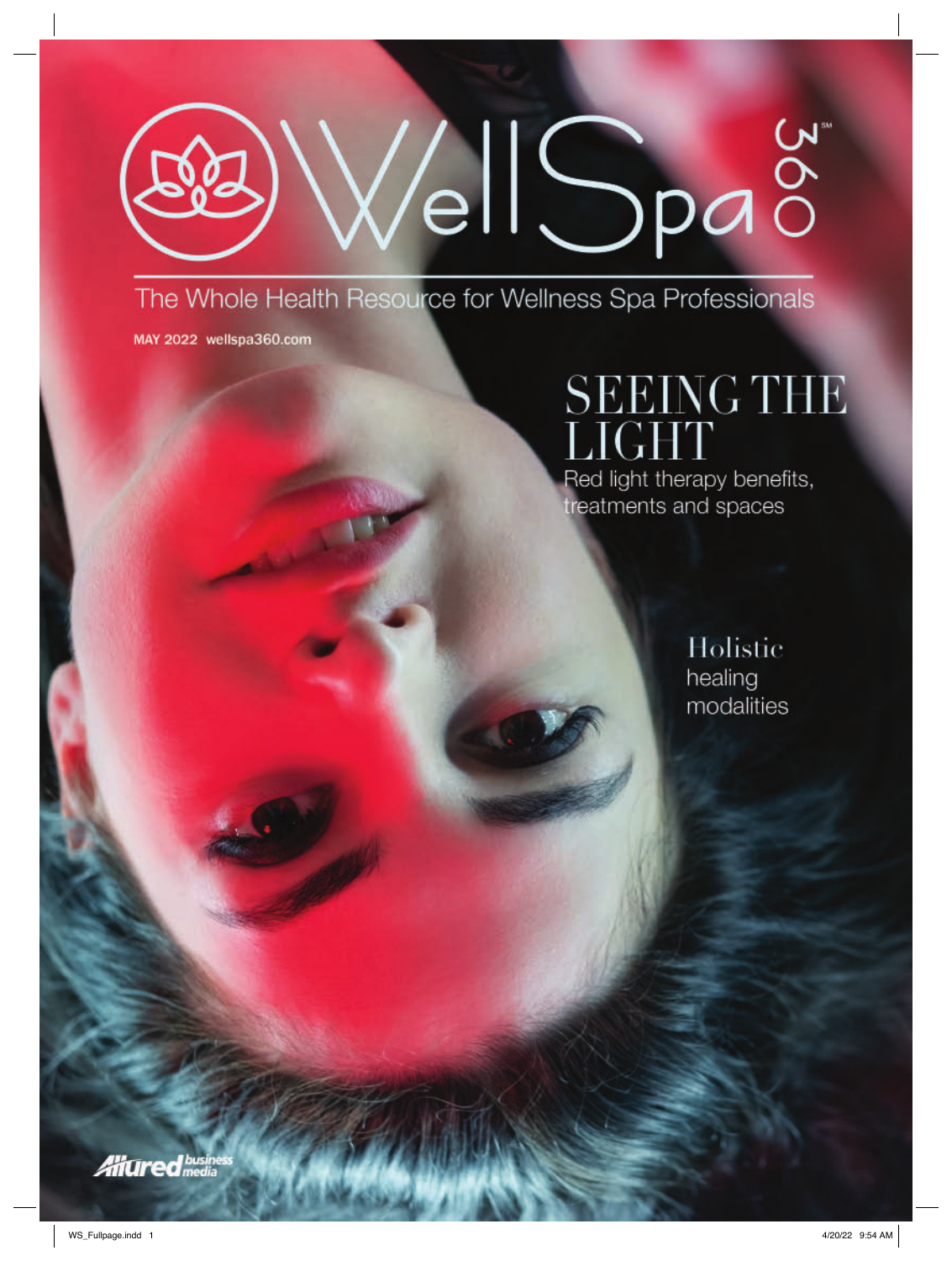### SPOTLIGHT



## Body Acne

Expert insights about the best ways to understand and holistically treat body acne.

#### Where does acne most commonly occur on the body?

#### Megan Blackwell, founder of Beso Wellness:

Breakouts tend to occur anywhere there is excess oil production, bacteria or dead skin. Body acne can occur on the back, chest, neck, shoulders and sometimes even the buttocks.

Cait McGuire, clinical specialist for Geneo: Acne on the body typically happens in areas where there are more oil glands, so primarily on the chest and back. Other areas can include the scalp, arms, neck, torso, buttocks, groin and legs/thighs.

Wendy Jules, RN, BSN, and Carla Nelson, LE, co-owners of Fleur De Lis Beauty & Esthetics in Brooklyn, New York: Body acne occurs on the upper back, chest and the upper body in general, as that area contains more sebaceous glands that produce oil and, in turn, can cause acne.

#### What are your top tips for treating body acne at the spa?

Laura Basilis, custom branding specialist at NF **Skin:** Our favorite ingredients are salicylic acid, which helps unclog blocked pores; and benzoyl peroxide, because it kills the bacteria and eliminates dead skin cells and sebum from the pores. CBD is also a house favorite, as it reduces sebum production and has anti-inflammatory properties.

**Blackwell:** Exfoliate, exfoliate, exfoliate. Exfoliating promotes cell turnover to get rid of dead skin. Saunas can help open up pores, and tea tree oil is an amazing antiseptic with antibacterial properties that can stimulate circulation and further open the pores for removal of excess oil and dirt.

Keeping the skin hydrated is crucial, as dry or dehydrated skin can cause a new set of issues. I recommend a moisturizer, like the Beso Body Milk, and tea